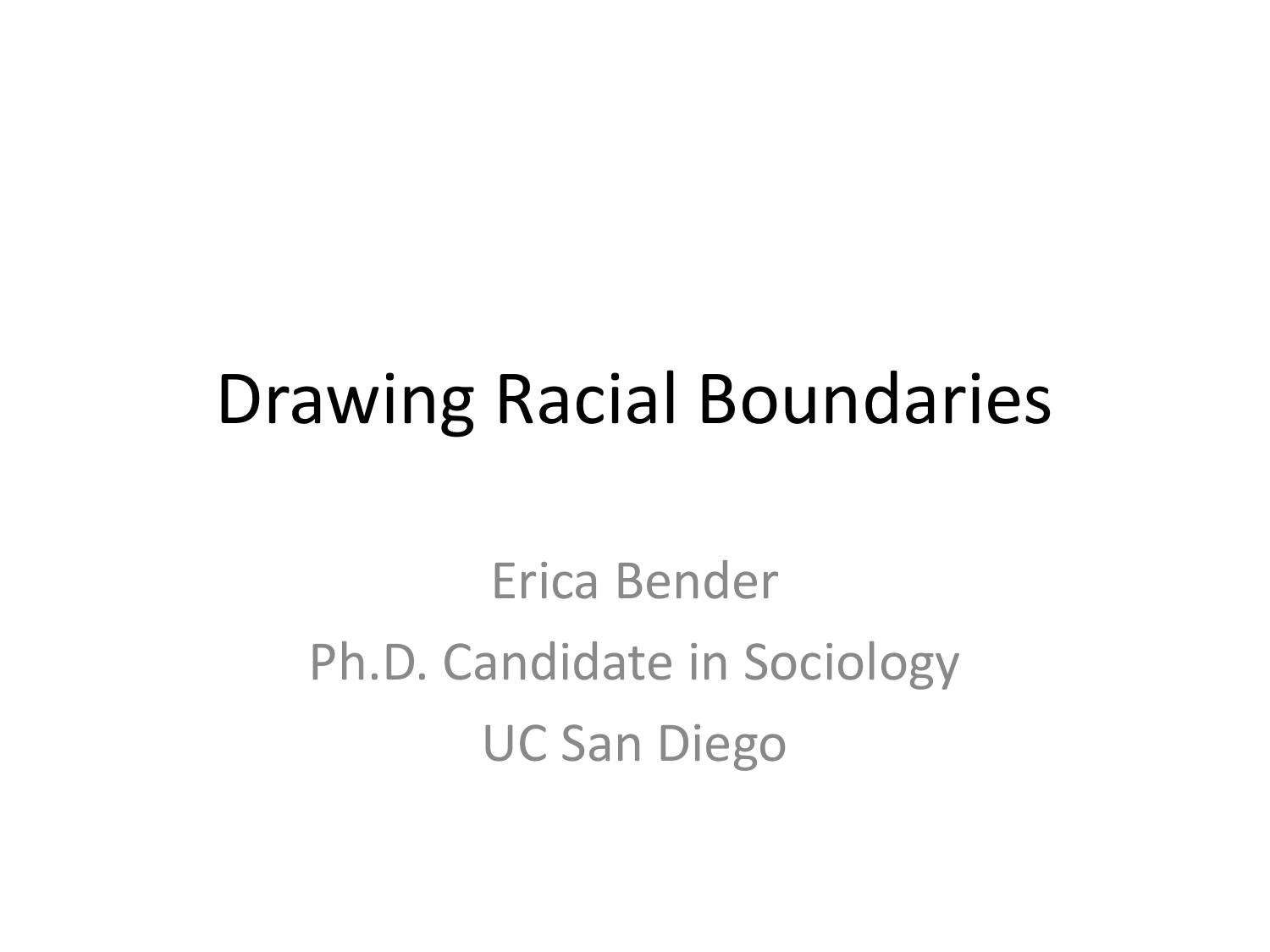## Arbitrary Boundaries

- The following images come from the American Anthropolicial Association, and attempt to demonstrate how boundaries between racial groups are SOCIAL rather than BIOLOGICAL constructions.
- The images start with a more familiar example how to designate between people based on height
- Then, the images review demonstrate how racial group boundaries based on skin color are difficult to assign. To borrow from Omi and Wanant, they are problematic and best and arbitrary at worst.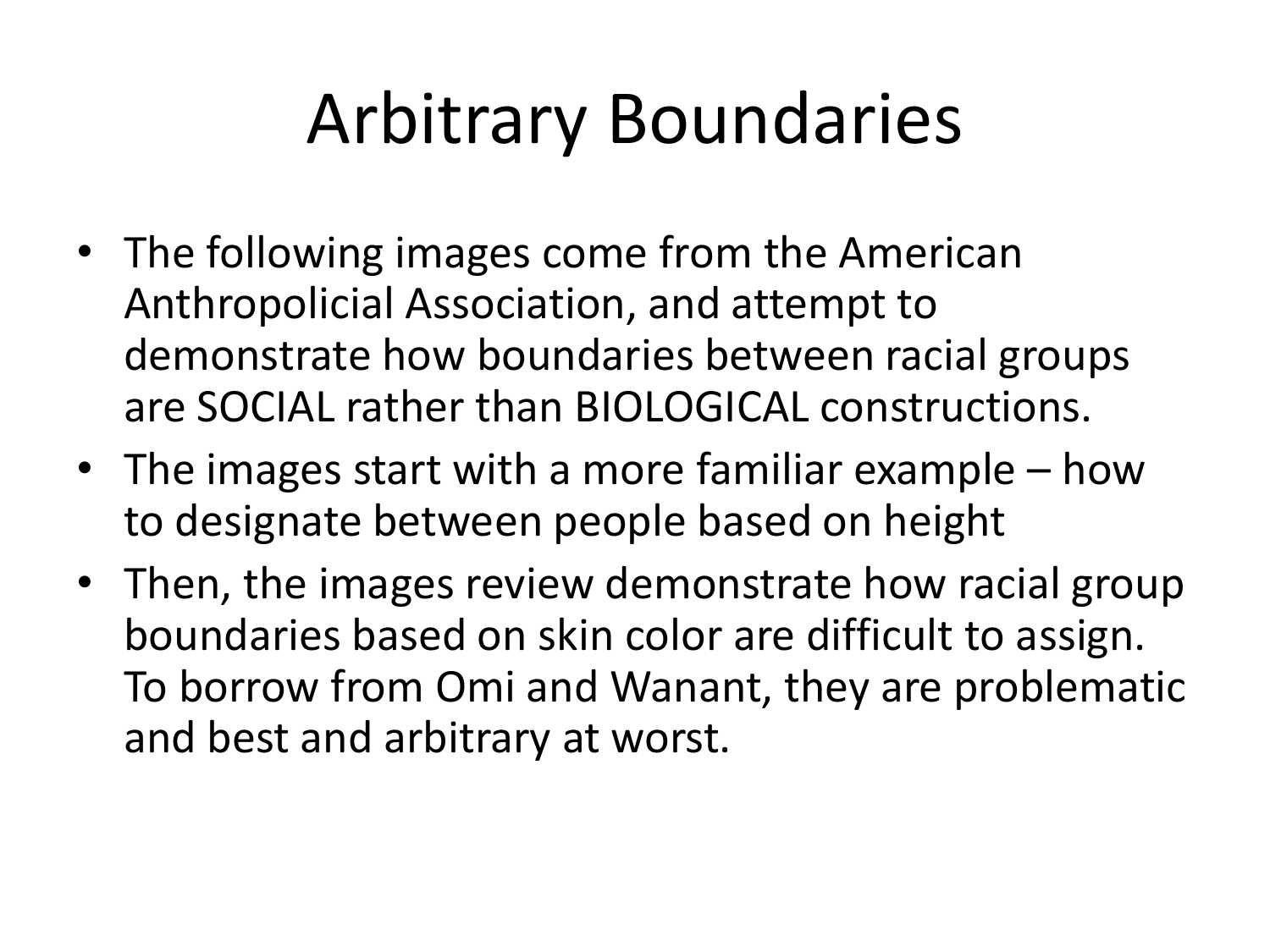

## **Height**

Here is a simple example. We have three people, each with different heights. Based on their relative sizes, we can sort these three people into the tallest, shortest, and in between.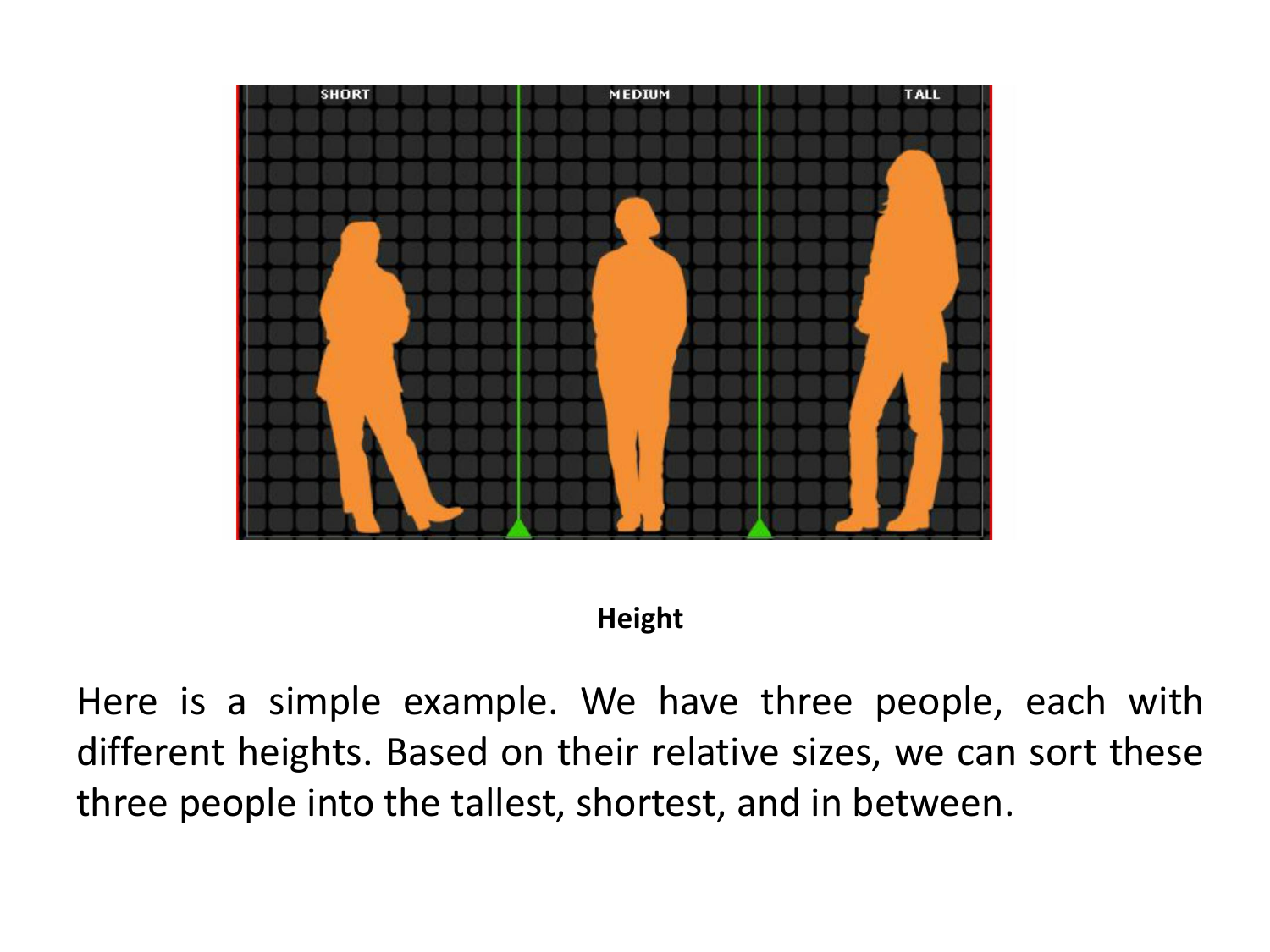

**Height (continued)**

But notice what happens when we add a few more people to our group. Suddenly, relative to the rest of the group, the boundaries change. A person who was 'tall' before is now 'medium'. Not because the boundaries are biological fact, but because they are socially relative.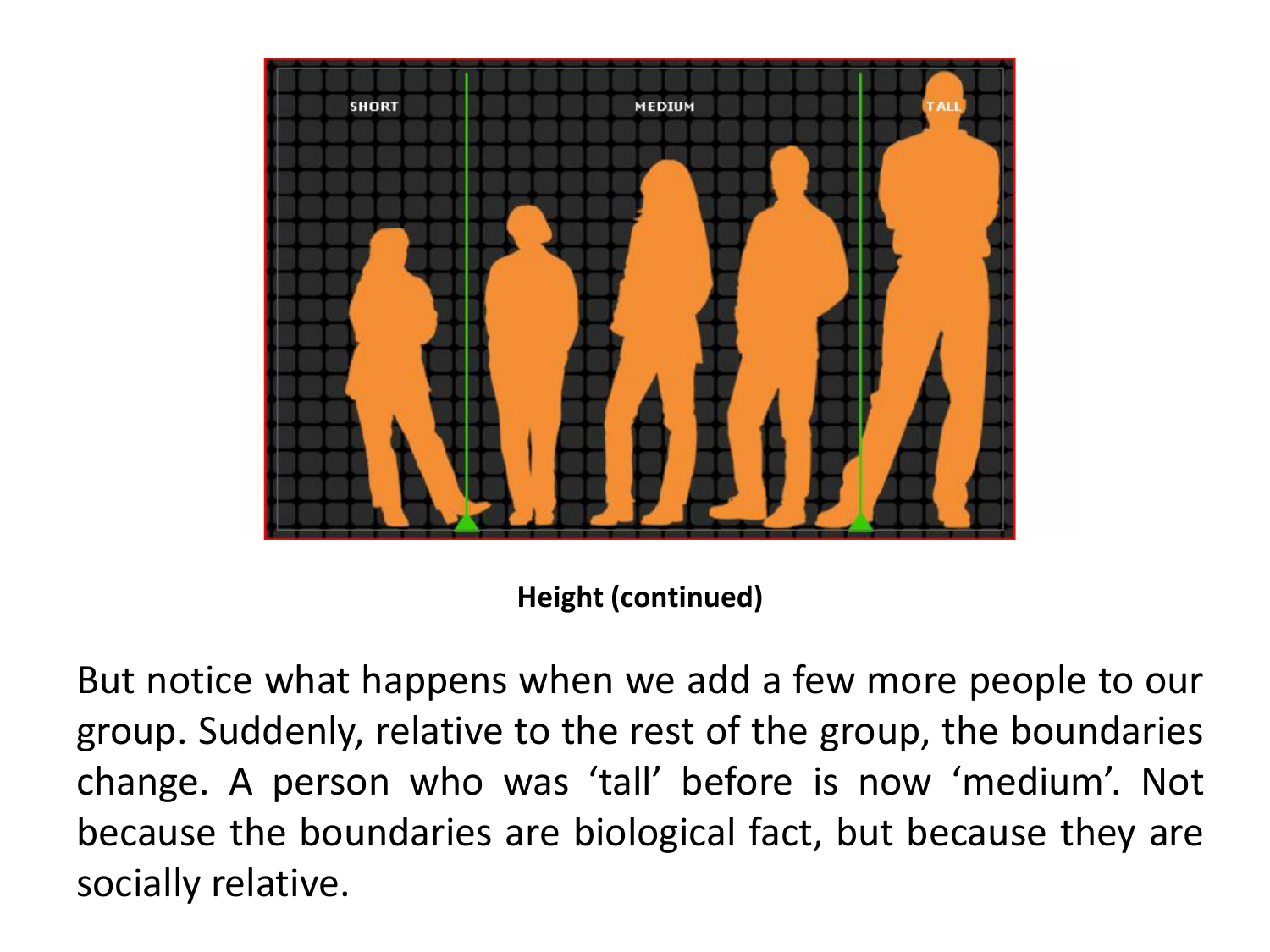

**Height (continued)**

When we add even more people to our group, the boundaries continue to change. Some of the people stay in the same group throughout, but others' groups change based on where we decide to draw the line between 'tall', 'medium', and 'short'.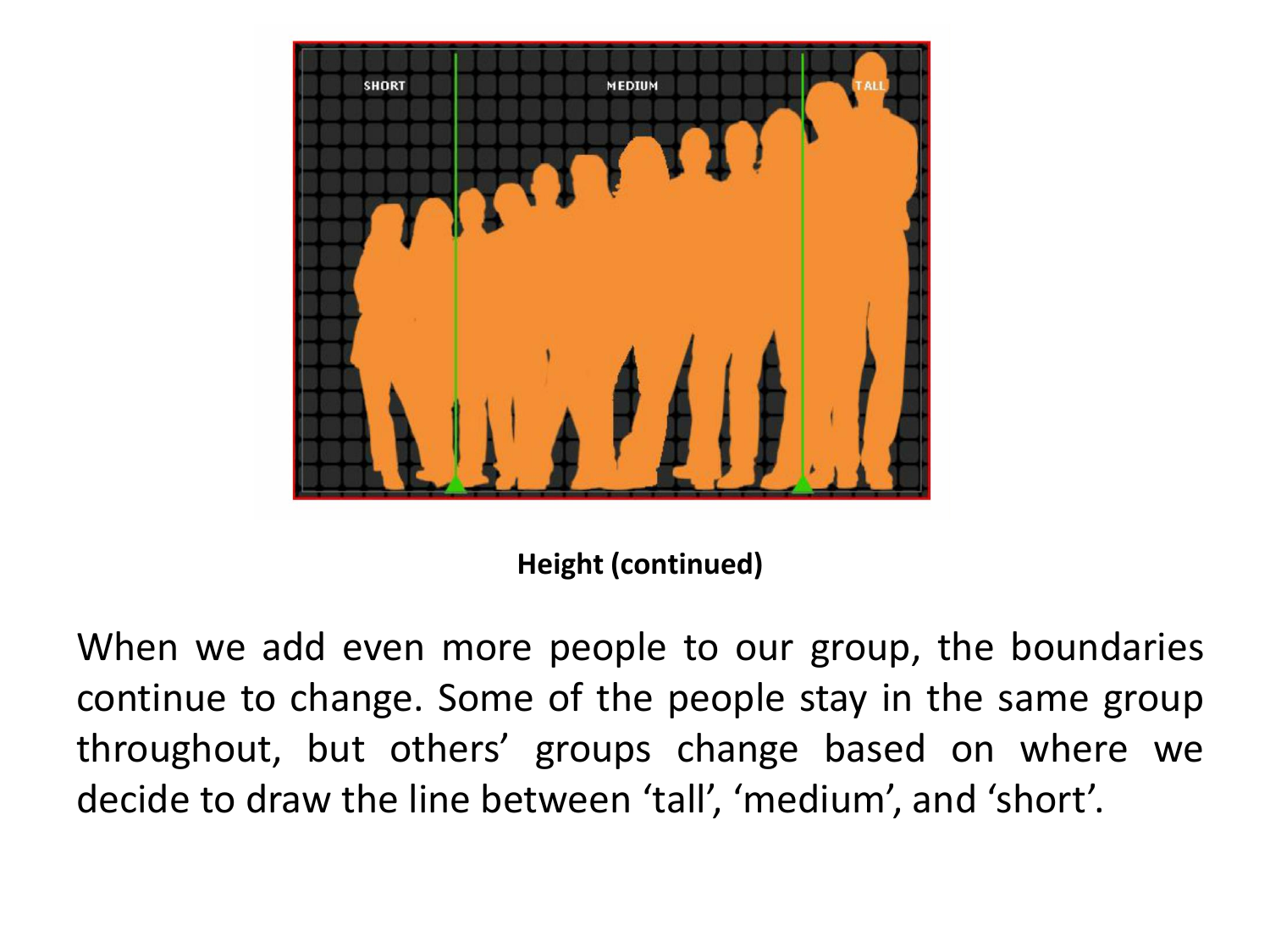



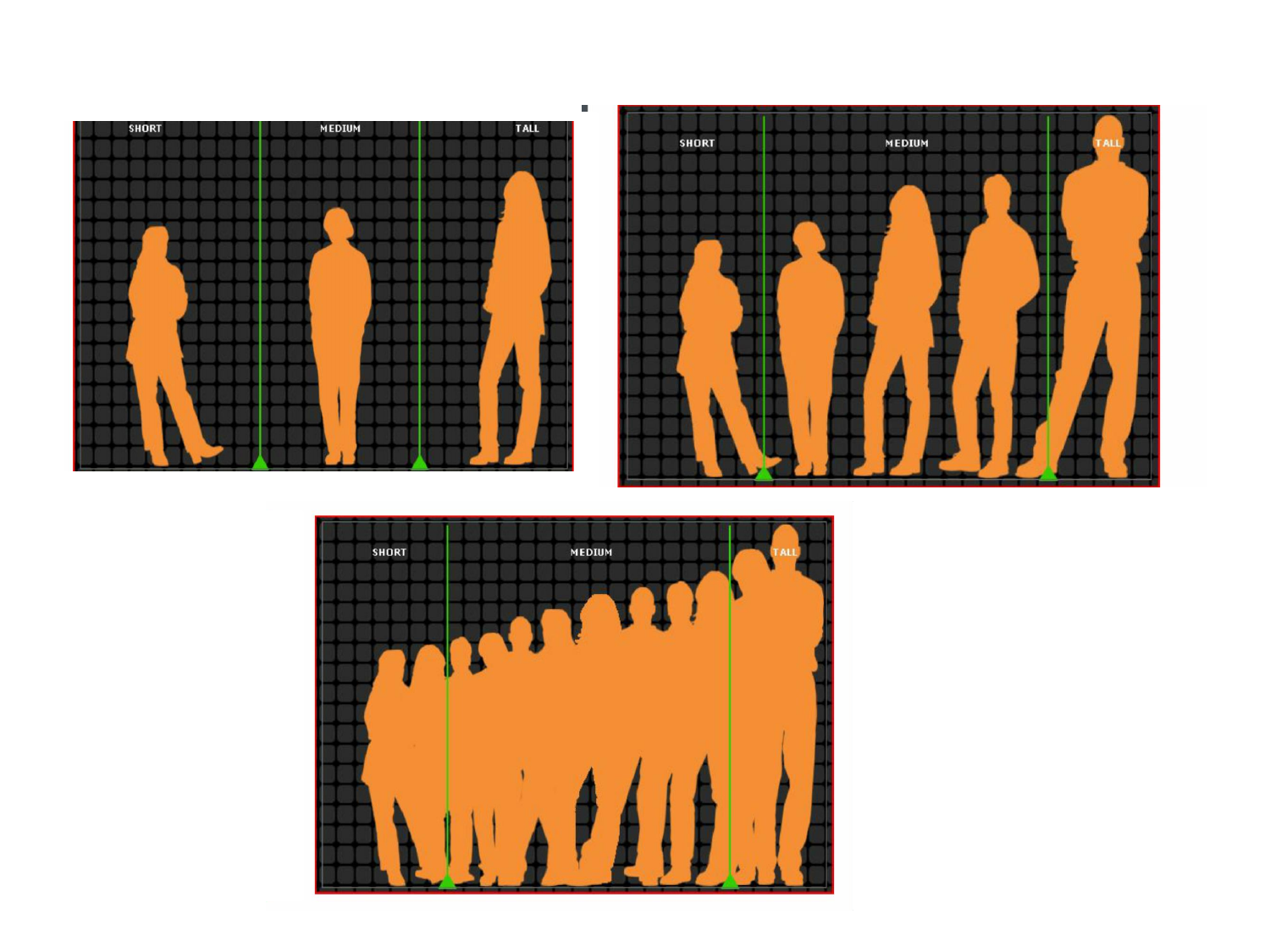

Now let's look at race. This is a graph that locates different groups of people based on their skin color. The group with the lightest skin color (Netherlands) is to the right, the darkest (Chopi) to the left, with the Jirel somewhere in between. There is a lot of space between each group, so the boundaries between them are very obvious and, probably, enduring. But, these are only THREE groups.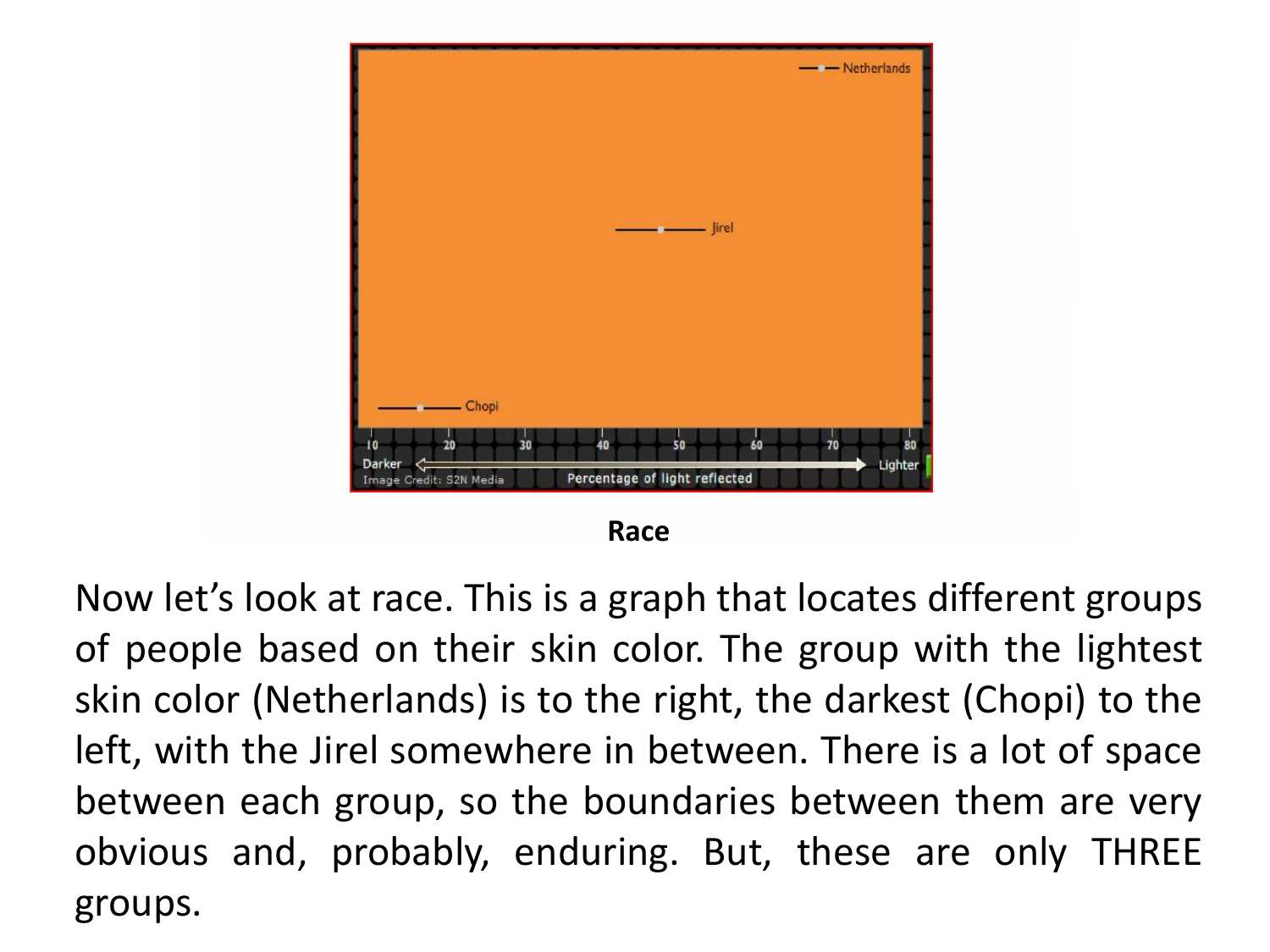

Again, notice what happens when we add more groups of people to the graph. The spaces between each group are no longer very big; they seem to form a relatively continuous line that stretches from darker to lighter. But based on this, where might we divide these groups into racial categories. Should the three lightest groups be considered 'white'? The six lightest groups? Where we draw the line depends on where we, as a society, decide to draw the line and, of course, on who is in power when the line is drawn.